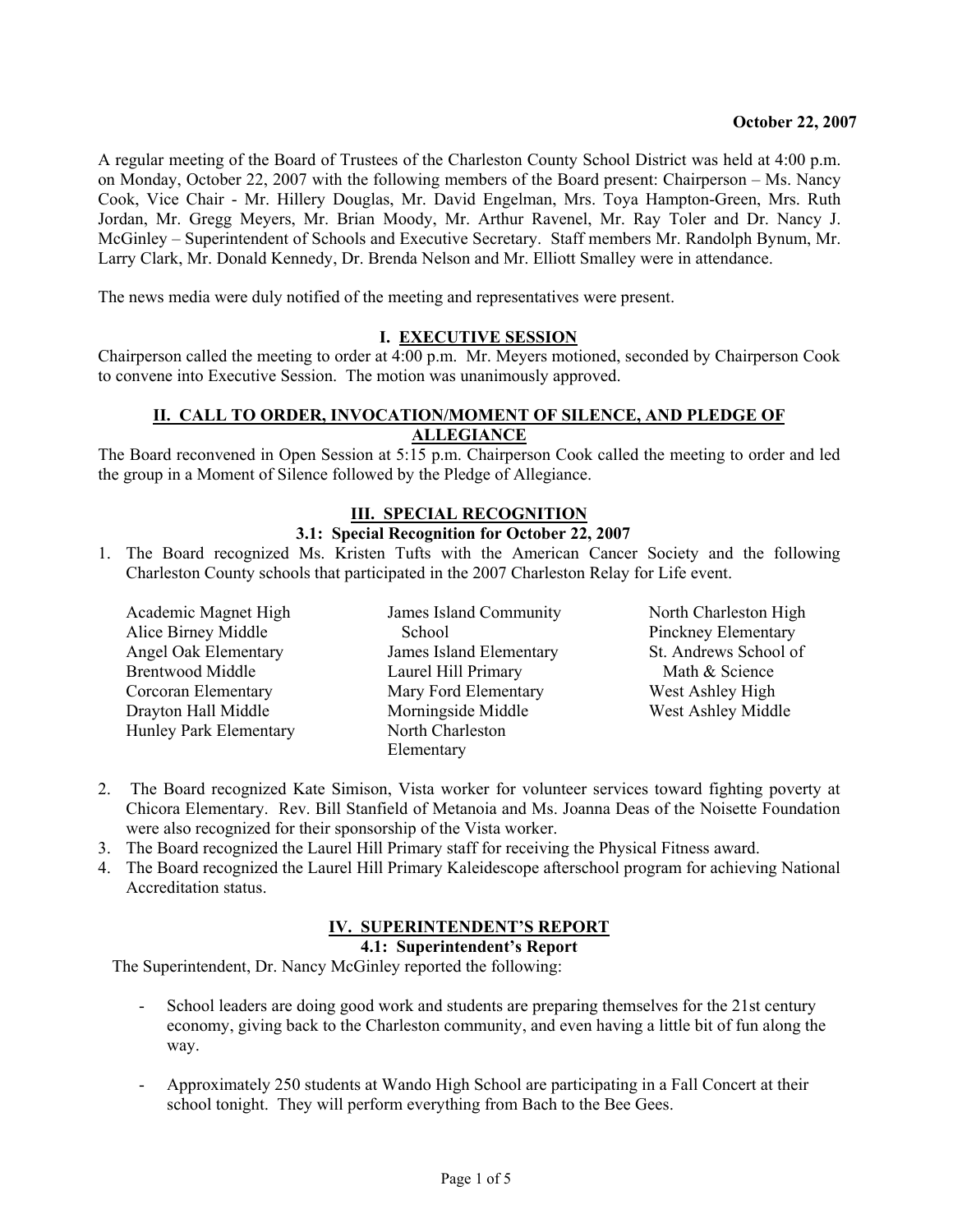- Students at Garrett Academy of Technology are building homes for low-income families in North Charleston. Next Monday, a ribbon cutting ceremony is scheduled for a family that will receive the new home.
- The National After School Association recently announced that the Kaleidoscope After School program at Laurel Hill Primary earned the distinction of achieving national accreditation status.
- This week, the district's Community Education program is being evaluated by a five-member team of Community Education experts who are visiting as part of the National Community Education Association's "Continuous Improvement Process for Community Schools." Dr. Duane Rupert, a Senior Education Consultant for NCEA made brief remarks to the board.
- Mr. Lou Martin, interim associate superintendent for the Superintendent's Learning Community was welcomed.
- Dr. Paula Egelson and her freshman seminar class from the College of Charleston were welcomed.
- Mr. Donald Kennedy was thanked for his work with the district. This is the last board meeting Mr. Kennedy will attend in his role as CFO for Charleston County School District.
- The Superintendent concluded her report by sharing the district's effort to improve and create a system that produces even more positive stories. She also shared ideas on how the Charleston Plan for Excellence, combined with voluntary public school choice, comprehensive and targeted volunteer tutoring programs, and strategically designed business and community partnerships could help the district reach its goals.

# **V. VISITORS, PUBLIC COMMUNICATIONS**

# **5.1: Visitors, Public Communications**

- 1. Mr. Teddy Brown shared concerns about the identification of the Rhett facility.
- 2. Ms. Alison Howard, Ms. Betty C. Abbott, Mr. Marvin Sykes, Mr. Tim Howard, Mr. Cy Goforth, Mr. Paul S. Bolin, Mr. Dax Warren, Mr. Roy Spain, Ms. Elizabeth Haselden, Ms. Marion Buell, Ms. Jane Warren, Mr. Chuck Stutts, Mr. Al Taylor expressed concerns about Sea Island YouthBuild Charter School.
- 3. Mr. Leroy Seabrook, Mr. David Richardson, Mr. Brian Kurtz, Ms. Michele Forsythe, Mr. Ray Mather, Mr. Montez McFadden, Ms. Harriett Heyward, and Ms. Renee Chewning addressed the Board in support of Sea Island YouthBuild Charter.
- 4. Mr. Charlie Castner, Mr. Matthew Furlong, Ms. Barbara Spell, and Ms. Robyn Bradley addressed the Board regarding the admissions policy at Academic Magnet High School.
- 5. Mr. Marvin Stewart expressed concerns about administrative changes in the constituent district offices.

# **VI. APPROVAL OF MINUTES/EXECUTIVE SESSION AGENDA ITEMS**

# **6.1: Open and Executive Session Minutes of October 8, 2007**

Mr. Douglas motioned, seconded by Mr. Moody approval of the October 8, 2007 minutes. The motion was approved 8-0-1 (Meyers abstained).

# **6.2: Motions of Executive Session of October 22, 2007**

The Board acted on the following Executive Session Agenda items as follows: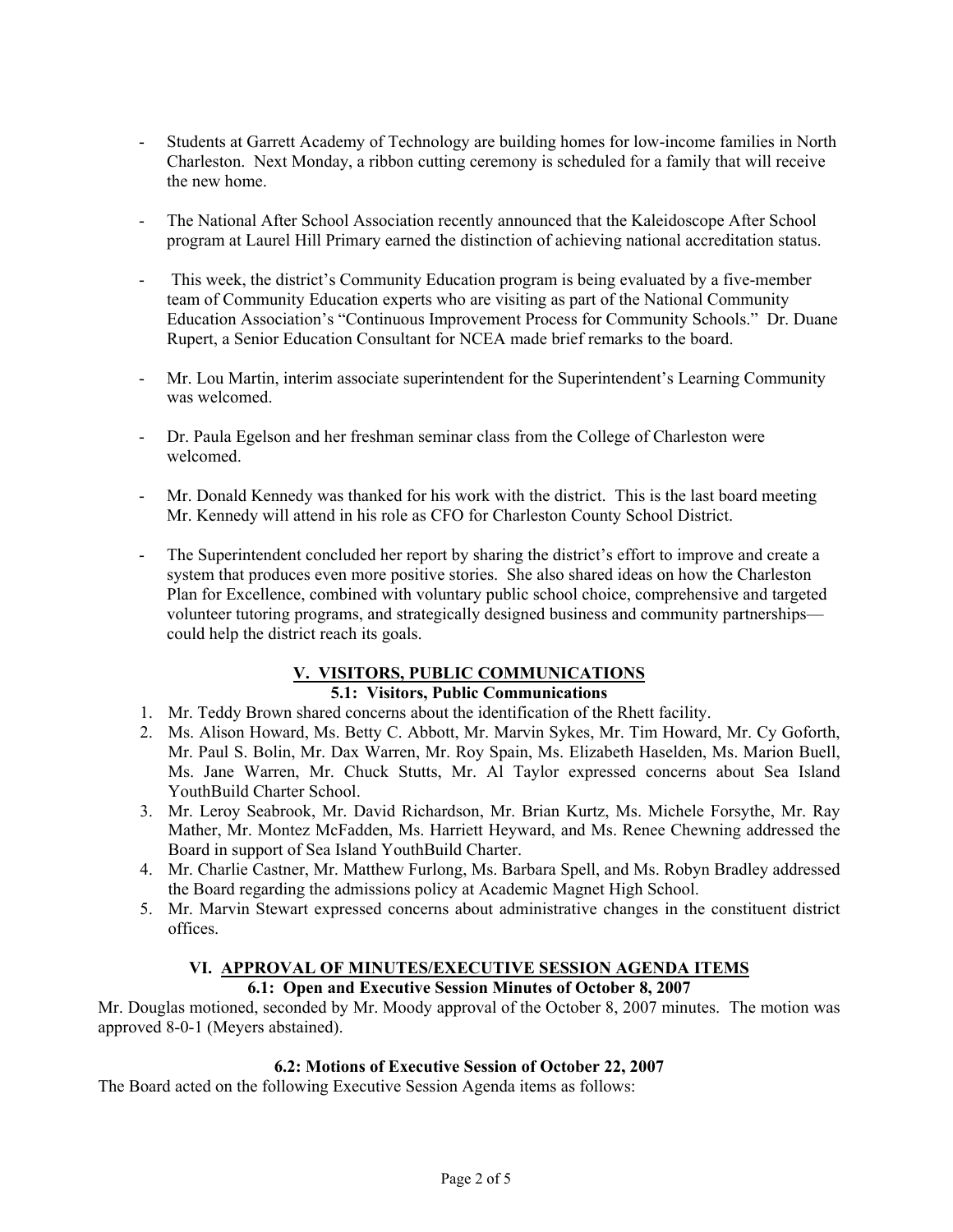- 1.1: **Sea Island YouthBuild Charter Appeal Hearing** Approved an amendment of the motion offered by the committee which heard the appeal on Tuesday, October 15, 2007 to allow Sea Island YouthBuild Charter **60** days to show compliance with its charter application and CCSD will make payments to Sea Island YouthBuild Charter based on actual attendance of students. The motion was approved 5-4 (Cook, Engelman, Moody and Ravenel).
- 1.2: **Request for Proposal P7040 Legal Re-Bid** This item was pulled from the agenda; no action was taken.
- 1.3: **Contractual Matters** The Board discussed contractual matters in Executive Session, no action was taken.

## **6.3: Financial Minutes of October 8, 2007**

Mr. Toler motioned, seconded by Mr. Moody to approve the Financial Minutes of September 24, 2007. The motion was approved 8-0-1 (Meyers).

## **VII: MANAGEMENT REPORTS**

**7.1: Purchase Cards Pilot Program** 

**7.2: Weighed Student Formula** 

## **7.3: GOF Financial Statement for June 2007**

## **7.4: Charter School Catalog – October 2007**

Also during discussion of the Charter School Catalog, Mr. Ravenel read the Attorney General's opinion. Mr. Douglas stated that while there is a law indicating that charter schools should not be denied anything a public school gets, the charter either gets money or services, not both. The Board received the reports listed above as information.

# **VIII: CHARLESTON PLAN FOR EXCELLENCE**

There was no Charleston Plan for Excellence update on this agenda.

# **IX**. **POTENTIAL CONSENT AGENDA ITEMS**

# **9.1: Academic Magnet School Admissions Recommendation - Approved**

Upon recommendation from the Board, the two components of the motion were voted on separately as shown below.

- *1. Continue the current practice to admit students at Academic Magnet High for the 2008-09 school year. The top scoring students are offered admission to the freshman class based on grade level enrollment capacity. The highest individual scores are given first preference until all seats are filled. A candidate pool is established for the remaining qualified applicants according to their total score performance as recommended by the AMHS faculty, school leadership team and School Improvement Council. – - Approved 7-2 (Cook and Douglas).*
- *2. CCSD will establish a Task Force to review the admissions policies in magnet schools across the county and bring forth information to the board to consider for future years -Approved 6-3 (Engelman, Ravenel and Toler).*

## **9.2: Visiting International Faculty Program Invoice – Approved**

*A recommendation to approve payment of the VIF payment of \$632,920.00 as invoiced for services of 46 VIF teachers in 22 CCSD schools for the 2007-2008 school year.* 

Mr. Moody motioned, seconded by Mr. Meyers to approve payment of the VIF invoice in the amount of \$632,920.00 for the 2007-2008 school year. The motion was approved 9-0.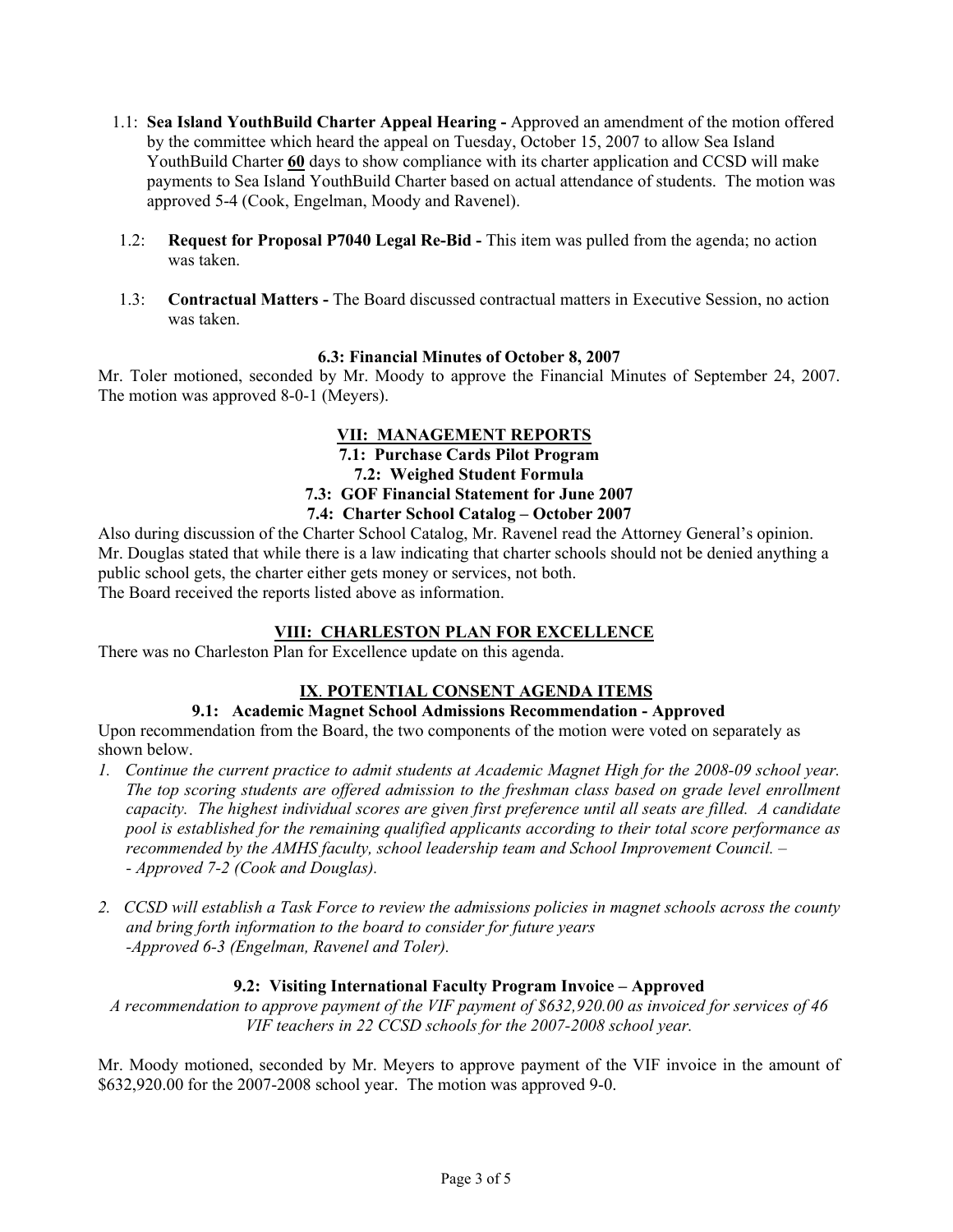## **9.3: Agreements for 2007-2008 School Resource Officer Program – Approved**

*A recommendation to approve the agreements with the Town of Mt. Pleasant, City of North Charleston, and Charleston County Sheriff's Office for the School Resource Officer Program for the 2007-2008 school year. The funding source is the GOF budget Security and Emergency Preparedness funds. A total of \$310,500 is available in the 2008 budget.* 

Mr. Moody motioned, seconded by Mr. Meyers to approve the agreements with the Town of. Mt. Pleasant, City of North Charleston and Charleston County Sheriff's Office for the School Resource Officer Program for the 2007-2008 school year. The motion was approved 9-0.

#### **9.4: Benefits Audit – Information Only**

*The Board received information from the department of human resources on an internal audit of the district's benefit programs. No action was taken.* 

#### **9.5: Sole Source and Emergency Procurement Report – Information Only**

*As required by the CCSD Procurement Code, the Board received an annual update on Sole Source and Emergency Procurements. No action was taken.*

#### **9.6: Minority Business Enterprise Utilization Report July 1, 2006 – June 30, 2007 – Information Only**

*As required by the Charleston County School District Procurement Code, the Board received an annual report documenting Minority Business Enterprise Utilization. No action was taken.* 

## **9.7: Facility Use Request – Burke High School Fine Arts Center – Approved**

*A recommendation to approve a request for the use of the Burke High School Fine Arts Center as required by CCSD Policy KF – Community Use of School Facilities, at no cost to the district.* 

Mr. Moody motioned, seconded by Mr. Meyers to approve a facility use request for the Burke Fine Arts Center. The motion was approved 9-0.

#### **9.8: Modular Unit for Health Services – Approved**

*A recommendation to approve the purchase of a modular office facility for the Health Services Office, Adult Ed Offices and Training Rooms, at a total cost of \$156,000.00 (\$150,000.00 to purchase, relocate and wire modular unit funded from Medicaid Reimbursements and \$6,000.00 for furnishing funded by Adult Education).* 

Mr. Moody motioned, seconded by Mr. Meyers to approve the purchase of a modular office facility for the Health Services Office, Adult Ed Offices and Training Rooms. The motion was approved 9-0.

#### **9.9: CCSD Board Policy Revisions – Approved**

A recommendation to approve the following amended Board Policies: GC - Professional Staff GCFA - Clearance Standards for Professional Staff GCFB - Hiring of Certified Administrative Staff GD - Classified Staff

Mr. Moody motioned, seconded by Mr. Meyers to approve amended board policies GC - Professional Staff, GCFA - Clearance Standards for Professional Staff, GCFB - Hiring of Certified Administrative Staff and GD - Classified Staff. The motion was approved 9-0.

#### **9.10: CCSD Board Policy Regulation Revisions – Information Only**

*The Board received the following policy regulations revisions as information. No action was taken.*